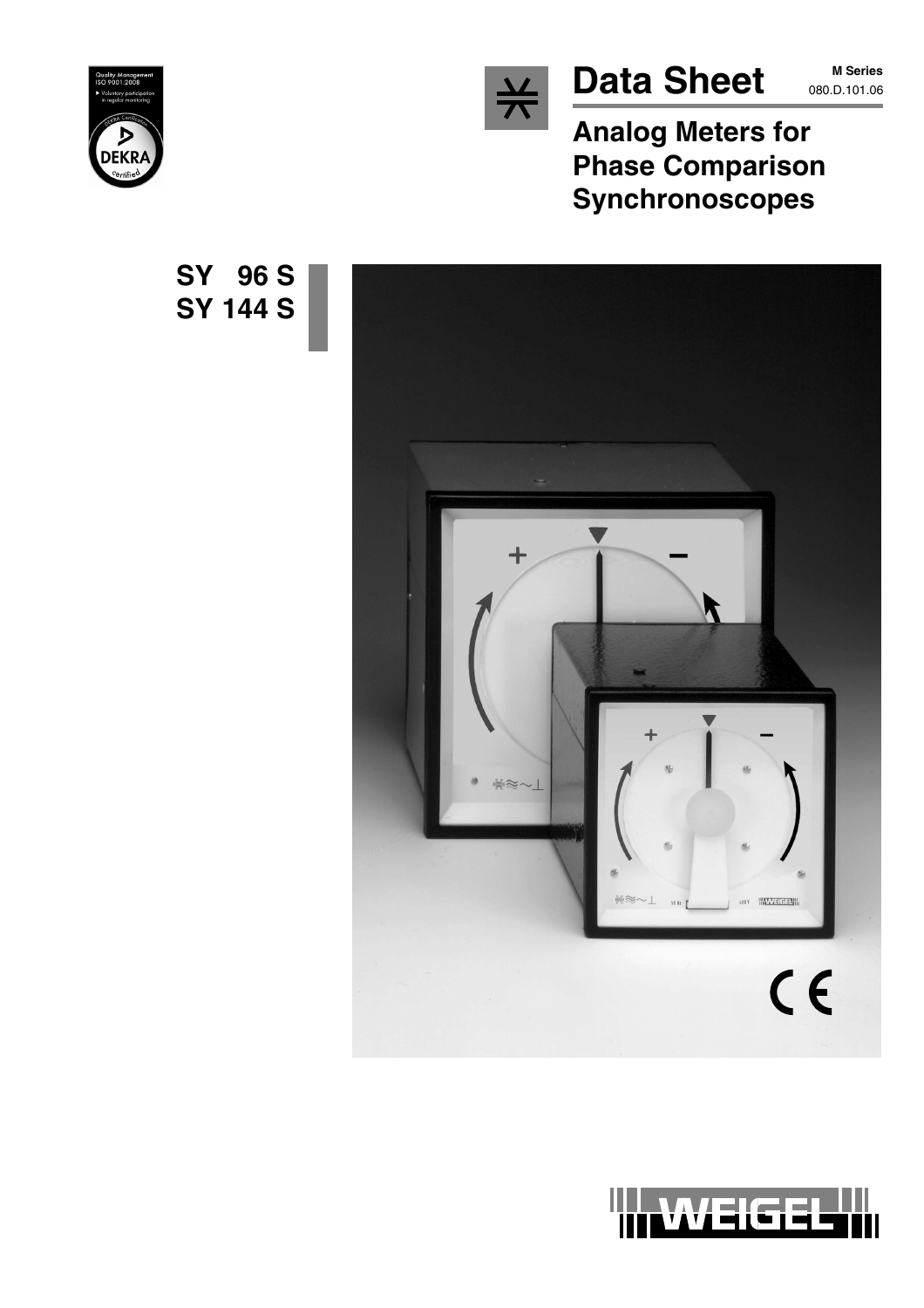## **Application**

The synchronoscopes **SY 96/144 S** (M series) are used to measure phase difference of two AC voltages, e.g. those of a generator and the mains.

The dial carries a zero marker, a red arrow marked with "+" and a black arrow marked with "-

When the frequencies of the two voltages differ less than approximately 1.5  $Hz<sup>1</sup>$ ), they can be compared approximately:

The pointer rotates according to frequency ratio (and to meter connection) clockwise or anticlockwise. The pointer stands still when the frequencies get equal. The pointer rests at the zero marker when the phases coincide also; the AC voltages can be connected to each other.

The connection of the meter can be chosen so that the pointer rotates clockwise or counterclockwise when the frequency  $f_1$  (e.g. generator) is higher.

When the meter is not in work, the pointer cannot be seen.

The instruments are suitable to be mounted in generating sets, power supply control panels, switchboards or mosaic panels.

- 1) 1.5 Hz for multi-phase synchronoscopes
- 1 Hz for single-phase synchronoscopes

#### **Movements**

The synchronoscopes SY 96 S and SY 144 S are supplied with an ironless electrodynamical quotient movement.

The pointer is able to rotate over 360 degrees in both directions.

### **Principle Circuit Diagrams**

#### **for voltages 100/110 V**



for voltages 230/400/500 V



#### **Mechanical Data**

| case details                                         | square case suitable to be mounted<br>in switchboards or mosaic grid panels,<br>stackable <b>▶</b>                     |                                                       |
|------------------------------------------------------|------------------------------------------------------------------------------------------------------------------------|-------------------------------------------------------|
| material of case                                     | pressed steel                                                                                                          |                                                       |
| material of window                                   | glass <b>♦</b>                                                                                                         |                                                       |
| colour of bezel                                      | black (similar to RAL 9005) ♦                                                                                          |                                                       |
| terminals                                            | hexagon studs, M3 screws and<br>wire clamps $C6 \blacktriangleright$<br>connector blades 6.3 x 0.8 for protective wire |                                                       |
| terminal protection<br>against accidental<br>contact | full-sized terminal cover (SY 96 S) /<br>protective sleeves SW6 (SY 144 S)<br>included                                 |                                                       |
| position of use                                      | vertical $\pm 5^{\circ}$ $\bullet$                                                                                     |                                                       |
| dimensions                                           | SY 96 S                                                                                                                | <b>SY 144 S</b>                                       |
| bezel                                                | $\Box$ 96 mm                                                                                                           | $\Box$ 144 mm                                         |
| case                                                 | $\Box$ 90 mm                                                                                                           | $\Box$ 137 mm                                         |
| depth                                                | 119 mm                                                                                                                 | $117 \text{ mm}$                                      |
| panel cutout                                         | $\Box$ 92+0.8 mm                                                                                                       | $\Box$ 138+1 mm                                       |
| panel thickness                                      | $115$ mm                                                                                                               | $140$ mm                                              |
| panel fixing                                         | 4 pieces WEIGEL<br>screw clamps                                                                                        | 2 pieces type B<br>screw clamps<br>acc. to DIN 43 835 |
| weight approx.                                       | 1.0 kg                                                                                                                 | 1.1 kg                                                |
|                                                      |                                                                                                                        |                                                       |

#### **Electrical Data**

| measuring unit                                                                                                                                                                         | phase angle of two sinusoidal AC voltages                                                                                                                                                                                  |  |                                                                                                                                               |  |
|----------------------------------------------------------------------------------------------------------------------------------------------------------------------------------------|----------------------------------------------------------------------------------------------------------------------------------------------------------------------------------------------------------------------------|--|-----------------------------------------------------------------------------------------------------------------------------------------------|--|
| <b>Measuring Ranges</b>                                                                                                                                                                |                                                                                                                                                                                                                            |  |                                                                                                                                               |  |
| frequency                                                                                                                                                                              | rated value<br>50 Hz $\bullet$                                                                                                                                                                                             |  | frequency range<br>48.5  51.5 Hz (multi - phase)<br>49  51 Hz (single-phase)                                                                  |  |
| voltage                                                                                                                                                                                | rated voltage $U_{N}$<br>60; 100; 110 V<br>230; 400; 415 V<br>400 V<br>440; 500 V ♦                                                                                                                                        |  | operating voltage<br>300 V<br>300 V<br>300 V<br>300 V                                                                                         |  |
| power consumption approx.                                                                                                                                                              |                                                                                                                                                                                                                            |  |                                                                                                                                               |  |
| at rated voltage<br>110 V<br>230 V<br>400 V<br>500 V<br>operating range<br>overload capacity<br>measurement category CAT III<br>operating voltage<br>pollution level<br>enclosure code | generator side<br>0.7 VA<br>1.5 VA<br>3.2 VA<br>$3.5 \text{ VA}$<br>$U_N \pm 10\%$<br>U <sub>N</sub> +20%<br>refer to Measuring Ranges<br>2<br>IP 52 case front side $\bullet$<br>accidental contact<br>accidental contact |  | mains side<br>4.0 VA<br>5.3 VA<br>4.8 VA<br>6.7 VA<br>IP 00 for terminals without protection against<br>IP 20 for terminals protected against |  |
|                                                                                                                                                                                        |                                                                                                                                                                                                                            |  |                                                                                                                                               |  |

#### **Scaling**

pointer bar pointer pointer deflection  $360°$ zero triangle on dial top accuracy class 1 according to DIN EN 60 051 • also refer to "Options"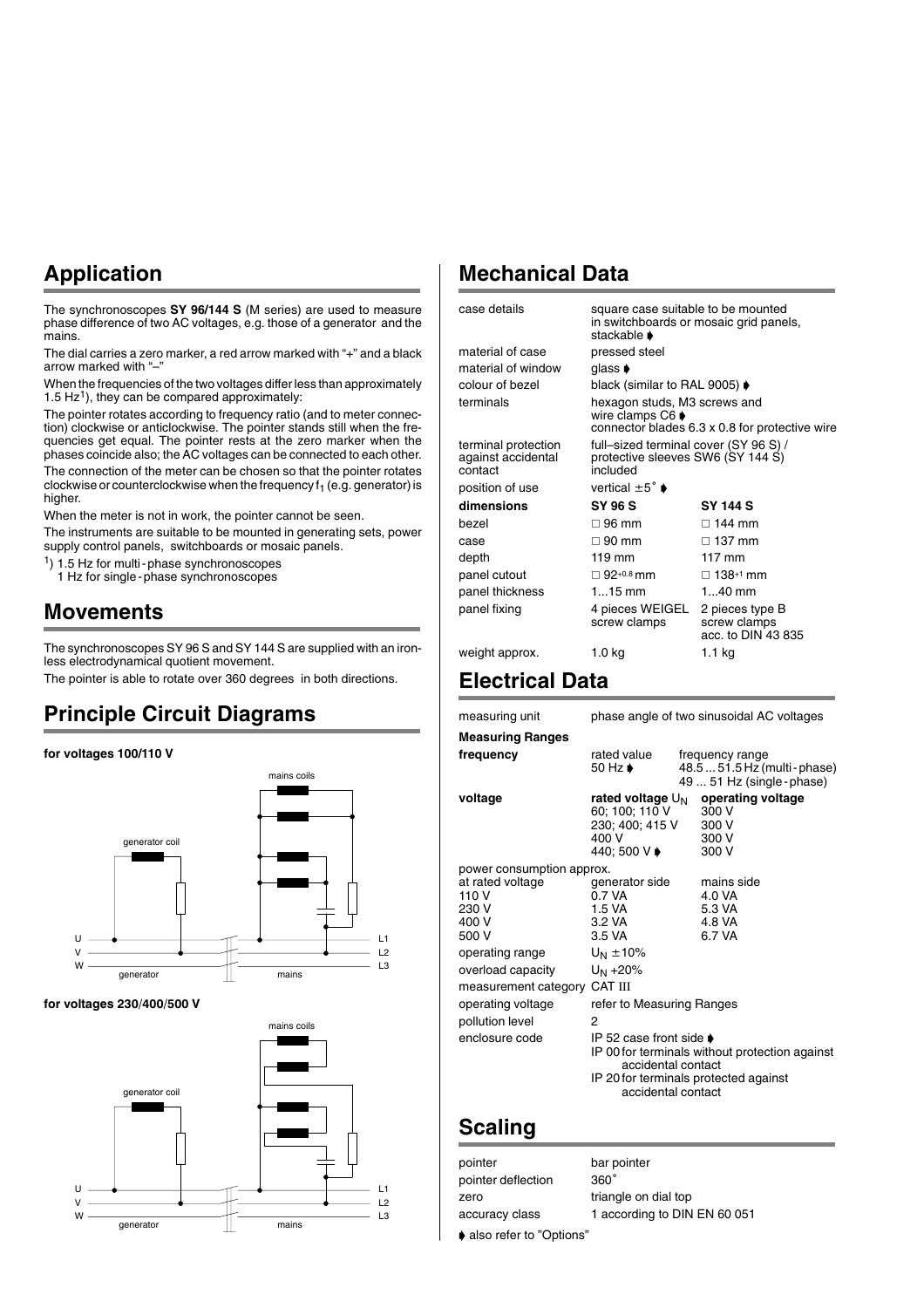

### **Environmental**

operating  $-10...+40^{\circ}$ C temperature range storage  $-25...+65^{\circ}$ C temperature range shock resistance 15 g, 11 ms vibration resistance 2.5 g, 5 ... 55 Hz stray magnetic field 0.5 mT

climatic suitability climatic class 2 according to VDE/VDI 3540, sheet 2

relative humidity 75% annual average, non–condensing

### **Rules and Standards**

| DIN 43718       | Measurement and control; front-frames and<br>frontpanels of measurement and control<br>equipment; principal dimensions   |
|-----------------|--------------------------------------------------------------------------------------------------------------------------|
| DIN 43 802      | Line scales and pointers for indicating<br>electrical measuring instruments;<br>general requirements                     |
| DIN 16 257      | Nominal positions and position symbols used<br>for measuring instruments                                                 |
| DIN EN 60 051   | Direct acting indicating analogue electrical<br>measuring instruments and their accessories                              |
| $-1$            | Part 1: Definitions and general requirements<br>common to all parts                                                      |
| -5              | Part 5: Special requirements for phase meters,<br>power factor meters, and synchronoscopes                               |
| -9              | Part 9: Recommended test methods                                                                                         |
| DIN EN 60 529   | Enclosure codes by housings (IP-code)                                                                                    |
| DIN EN 61 010-1 | Safety requirements for electrical measuring,<br>control and laboratory equipment<br>Part 1: General requirements        |
| DIN EN 61 326-1 | Electrical equipment for measurement, con-<br>trol and laboratory use - EMC requirements<br>Part 1: General requirements |
| DIN IFC 61 554  | Panel mounted equipment -<br>Electrical measuring instruments -<br>Dimensions for panel mounting                         |
|                 | VDE/VDI 3540 sheet 2 Reliability of measuring and control<br>equipment (classification of climates)                      |

## **Options**

#### **electrical data** frequency rated frequency frequency range<br>
16  $\frac{2}{3}$  Hz 16  $\frac{1}{3}$  ... 17 Hz 60 Hz 58.5 ... 61.5 Hz voltage rated voltage U<sub>N</sub> : 60 V, 415 V, 440 V<br>others (≥24 V ... ≤500 V) on request voltage range  $100...120 \text{ V}$ : $\sqrt{3}$ 100 ... 120 V 208 ... 230 V 380 ... 400 V

#### **case**

position of use on request 15...165°

window non–glaring glass colour of bezel gray (similar to RAL 7037)



# **Data Sheet M Series**

# **Analog Meters for Phase Comparison Synchronoscopes**

vibration  $5$  g, 5 ... 55 Hz

 $\le$  75% annual average, non–condensing)

 $\leq$  75% annual average, non–condensing)

 $-10$  ... +55 $^{\circ}$ C

 $-25...+55^{\circ}C$ 

increased mechanical shock 30 g, 11 ms

climatic suitability climatic class 3 according to VDE/VDI 3540 with operating temperature range<br>(relative humidity climatic suitability "limited use in the tropics" with operating temperature range<br>(relative humidity marine application non–certified enclosure code IP 54 splash–water protected front terminals connector blades 6.3 x 0.8 terminal protection rubber nozzles against accidental contact **dial**

logo on the dial none or on request

### **Connections**

Note: The rotation direction depends on connection.



See also meter label

### **Dimensions**